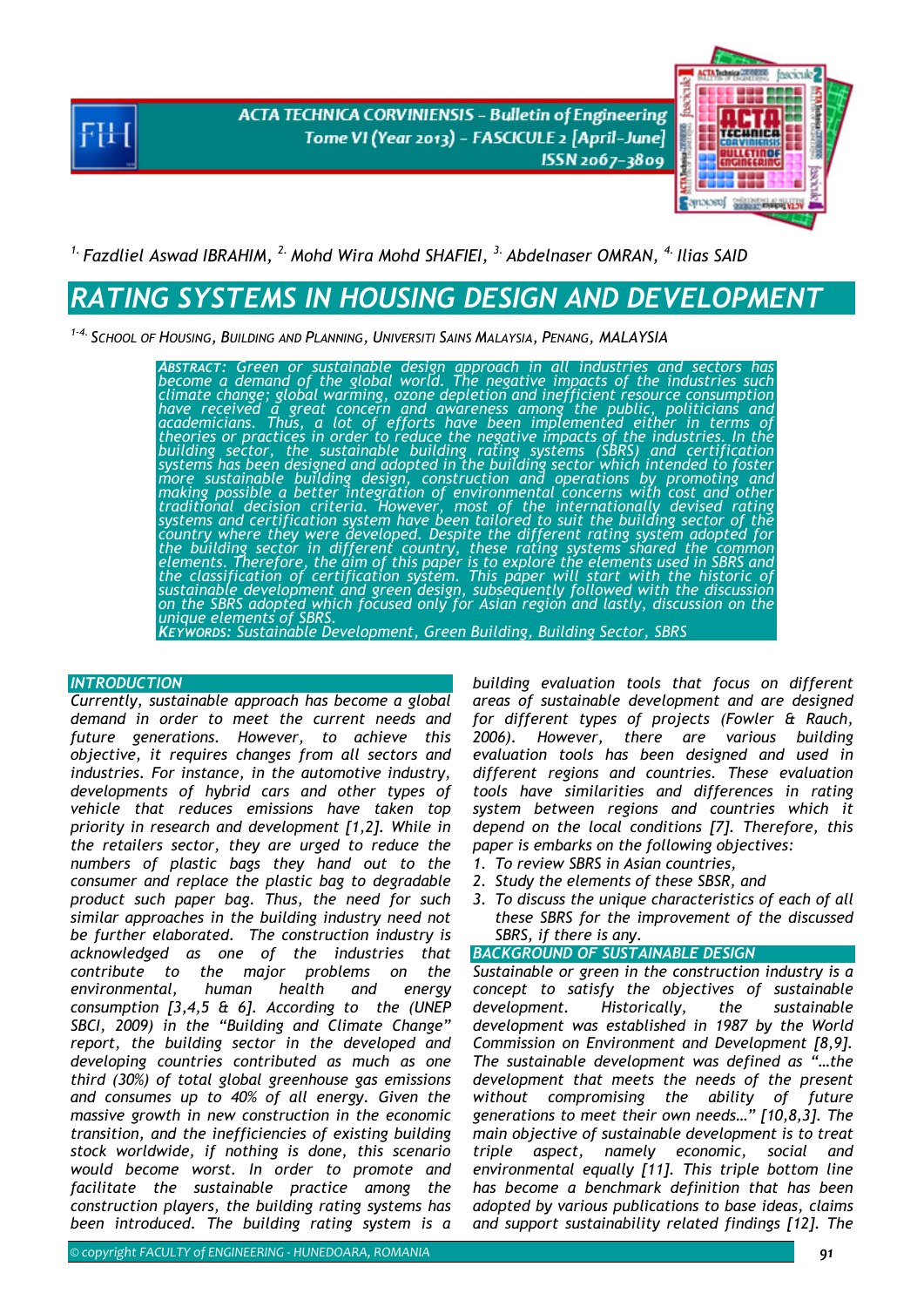*second meeting of United Nations Earth Summit in 1992 was intended to bring sustainability to the fore in policy [13]. During this meeting, the Agenda 21 was formulated which it specifically refers to role of human settlements in sustainable development as highlighted in the Chapter 7 [14]. It is widely accepted that the human settlements is the best place to influence the sustainable development because it 'end product', the built environment is the context for the majority of human activity [14 & 15). To support the call for sustainable development, the First International Conference on Sustainable Construction was held in Tampa, Florida in 1994 [16,12,17]. The conference convener, Kibert defined sustainable construction as '…the creation and responsible maintenance of a healthy built environment based on resource efficient and ecological principles…' [18,19]. As suggested in this conference, there are seven principles in practicing sustainable design [20]:*

*Minimize resource consumption (conserve);* 

*Maximize resource reuse (reuse);* 

 *Use renewable or recyclable resources (renew/recycle);* 

 *Protect the natural environment (protect nature); Create a healthy, non-toxic environment (non-*

*toxics); Life cycle cost analysis and true cost (economics);* 

*and*

 *Pursue quality in creating the built environment (quality)*

*To achieve the sustainable design principles, a rating system tool and certificate of classification has been devised by various countries. The development of rating system has been tailored to suit the building sector of the country where they were developed. However, it shared the common objective; to evaluate the level of effectiveness and efficiency of the buildings. The effectiveness and efficiency of the buildings are determined by certain elements which each of the elements in the rating system tool has different score. Finally, the certificate of classification of green building will be given based on the accumulate score from overall elements in the SBRS. Currently, the literatures on SBRS in more focus on the Europe and American settings. It can be said that, there are a little attention has been given to the study related to the SBRS that has been devised in the Asian Region. It is well acknowledged that these three regions have different climate and weather condition which the development of SBRS is highly depending on this aspect. Thus, this paper is aim to review the elements that has been used in Asian SBRS which focus on the new residential development only. By reviewing the differences and similarities between the countries in Asian, better sustainable design practices can be developed and will serve a clear picture to the construction developers who are interested to develop sustainable housing in the Asian Region in the future. However, there are only a few countries of Asian that have already developed the rating system for the new residential development and the rest of the countries are still putting an effort to have their own rating* 

*system. Hence, The SBRS is considered in this paper are Malaysia, Singapore, Indonesia, Japan and Hong Kong.* 

*SUSTAINABLE BUILDING RATING SYSTEMS (SBRS)* 

*SBRS are defined as tools that examine the performance of the building and translate that examination into an overall assessment that allows for comparison against the other buildings [21]. To assess the performance of the buildings, there are several elements that have been highlighted in each rating systems. The following are the discussion on the rating system for the new residential development that has been applied for the housing industry in Malaysia, Singapore, Japan and Hong Kong. After review these systems, this paper will discuss on the unique characteristic of these SBRS, if there is any.* 

## *Green Building Index (GBI) – Malaysia*

*Green Building Index (GBI) was developed by Pertubuhan Akitek Malaysia (PAM) and Association of Consulting Engineers Malaysia (ACEM) [22]. The first version of GBI for residential new construction (GBI RNC 1.0) was established in May 2009 and followed by GBI RNC 2.0 in 2011. GBI is a second rating tools that are devised based on tropical setting [23]. There are six main elements to evaluate the performance and environmental design of Malaysian buildings; Energy Efficiency (EE), Indoor Environmental Quality (IEQ), Sustainable Site Planning & Management (SM), Materials & Resources (MR), Water Efficiency (Mills & Glass), and Innovation (IN). Each of these elements have a different total score, and different level of building award or certification will be obtained based on the accumulate score from each elements. Table (1) shows the total score for each element in the GBI NRC 2.0, meanwhile Table (2) shows the GBI NRC 2.0 certification classification.*

|  |  | Table 1: GBI NRC Assessment Criteria Score Summary |  |  |  |  |
|--|--|----------------------------------------------------|--|--|--|--|
|--|--|----------------------------------------------------|--|--|--|--|

| <b>ELEMENTS</b>                       | <b>SCORE</b> |
|---------------------------------------|--------------|
| <b>Energy Efficiency (EE)</b>         | 23           |
| Indoor Environmental Quality (IEQ)    | 12           |
| Sustainable Site Planning<br>$\theta$ | 37           |
| Management (SM)                       |              |
| Materials & Resources (MR)            | 10           |
| <b>Water Efficiency (WE)</b>          | 12           |
| Innovation (IN)                       | 6            |
| <b>TOTAL SCORE</b>                    |              |

*Source: GSB (2011)* 

*Table 2: GBI NRC Green Mark Classification* 

| <b>GBI RATING &amp; CLASSIFICATION</b> | <b>SCORE</b>   |
|----------------------------------------|----------------|
| Platinum                               | 86+ points     |
| Gold                                   | 76 - 85 points |
| Silver                                 | 66 - 75 points |
| Certified                              | 50 - 65 point  |
|                                        |                |

## *Source: GSB (2011)*

*BCA Green Mark – Singapore The Building and Construction Authority (BCA) Green Mark was launched in 2005 (BCA, 2006) (http://www.bca.gov.sg) and became the first rating tools that develop based on tropical climate. The BCA is an agency under the Ministry of National Development of Singapore. In April 2008, the new*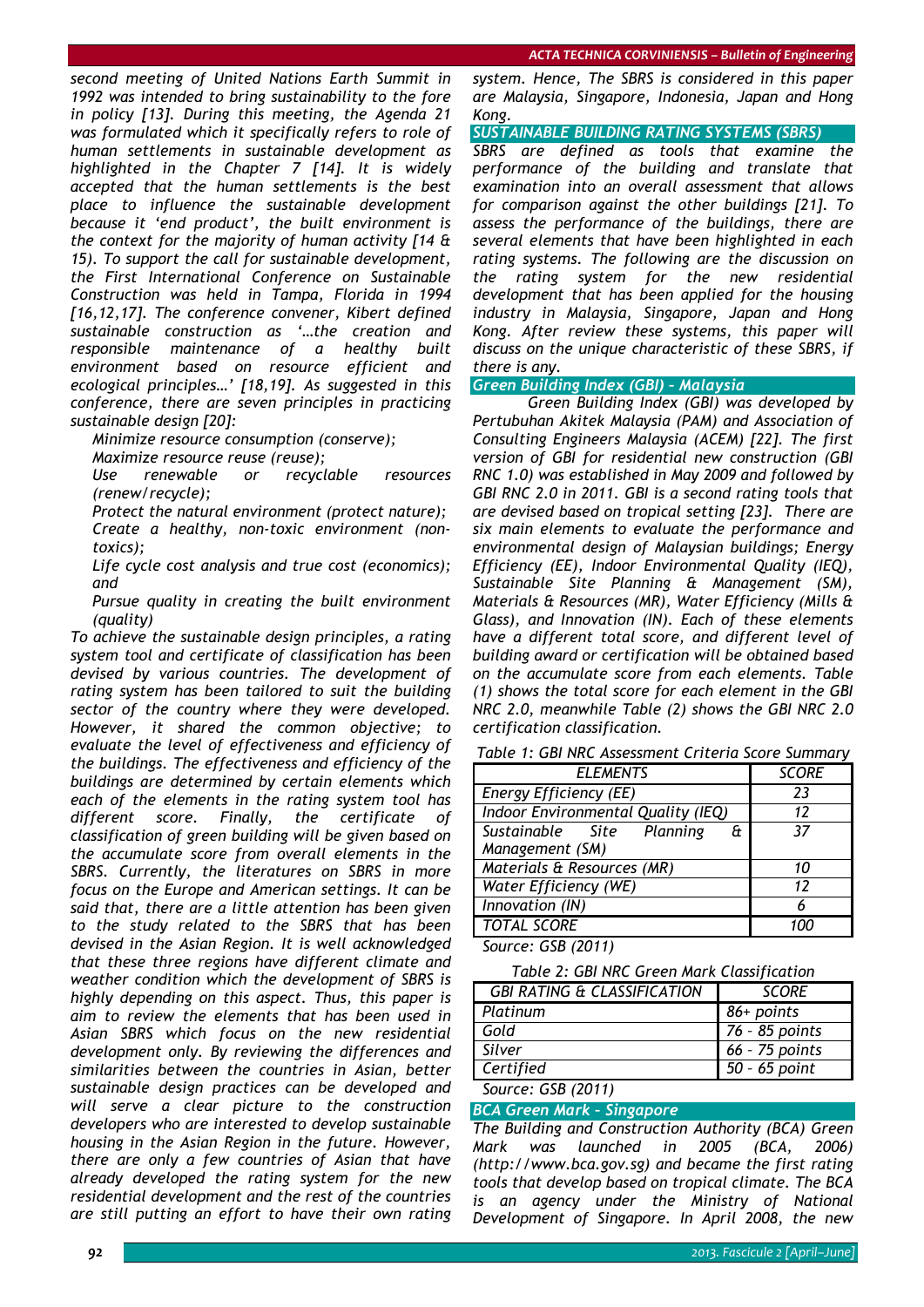#### *ACTA TECHNICA CORVINIENSIS – Bulletin of Engineering*

*buildings and works on existing building which exceeding 2000 square meters are mandatory to achieve minimum BCA Green Mark. The new building of residential in Singapore will be assessed based on BCA Green Mark for New Residential Building Version RB/4.0. Table (3) shows the score and building award classifications for this version.* 

| Green Mark Rating and<br>Classification | Score        |  |  |  |
|-----------------------------------------|--------------|--|--|--|
| Green Mark Platinum                     | 90 and above |  |  |  |
| Green Mark Gold Plus                    | $85 - 89$    |  |  |  |
| Green Mark Gold                         | 75 - 84      |  |  |  |
| Green Mark Certified                    | 50 - 74      |  |  |  |

### *Table 3: BCA Green Mark Classification*

#### *Source: BCA (2010)*

*The building is evaluated over five elements, energy efficiency, water efficiency, environmental protection, indoor environmental quality, and other green features. Table (4) shows the summary score for each element.* 

> *Table 4: BCA Green Mark Summary for Residential Building*

| וטו ו <i>וכאועכ</i> וונוע <i>ו</i> ווען ווען |       |  |  |  |
|----------------------------------------------|-------|--|--|--|
| Elements                                     | Score |  |  |  |
| <b>Energy Efficiency</b>                     | 87    |  |  |  |
| <b>Water Efficiency</b>                      | 14    |  |  |  |
| <b>Environmental Protection</b>              | 41    |  |  |  |
| Indoor Environment Quality                   |       |  |  |  |
| <b>Other Green Features</b>                  |       |  |  |  |
| <b>TOTAL SCORE</b>                           | 155   |  |  |  |
| Source: BCA (2010)                           |       |  |  |  |

## *GREENSHIP – Indonesia*

*Rating system GREENSHIP was developed by the Green Building Council of Indonesia. The GBC Indonesia was established in 2009 and is an independent institutions and non-profit organization which responsible to promote sustainability approach in the built environment of Indonesia [21].* 

*The first version of GREENSHIP for New Building was released in June 2010 (GBCI, 2010). Thus, it can be said that, GREENSHIP is the third rating system after Singapore and Malaysia that was devised based on tropical settings. So far, the GREENSHIP rating tools still did not separate the rating tools between new development of residential and non-residential buildings. The GREENSHIP assessment of the building is based on six elements. Table (5) shows the assessment elements and summary of the score for each element used in the GREENSHIP rating tool for the new building.* 

*Table 5: Summary of GREENSHIP for New Building and Assessment Score* 

| <b>Elements</b>                          | Score |
|------------------------------------------|-------|
| Appropriate Site Development (ASD)       | 17    |
| Energy Efficiency & Refrigerant (EER)    | 26    |
| <b>Water Conservation</b>                | 21    |
| Materials Resource & Cycle (MRC)         | 14    |
| Indoor Health and Comfort                | 10    |
| <b>Building Environmental Management</b> | 13    |
| (BEM)                                    |       |
| <b>TOTAL SCORE</b>                       |       |

*Source: GBCI (2010)* 

## *Comprehensive Assessment System for Building Environmental Efficiency (CASBEE) – Japan*

*CASBEE is a joint governmental, academic, and industrial building assessment project underway in*  Japan (Bunz, et al., 2006). The development of *CASBEE was begin in 2001(Fowler & Rauch, 2006) under a committee established within the Institute for Building Environment and Energy Conservation, under the guidance of the Ministry of Land, Infrastructure and Transport (IBEC, 2008). CASBEE presents a new assessment concept which distinguished between environmental load (L) and quality of building performance (Bunz, et al., 2006; Fowler & Rauch, 2006; Sinou & Kyvelou, 2006). Another two concepts applied in the development of CASBEE were first it was designed for the assessment of buildings which corresponds to their lifecycle and secondly, it introduced the new indicator, namely BEE (building environmental efficiency) (Sinou & Kyvelou, 2006).* 

*The assessment of CASBEE is given in the BEE form as a single value where BEE is defined as Q / L (quality of building performance) / (building environmental loads) (Bunz, et al., 2006; Sinou & Kyvelou, 2006). To assess the BEE value for the new construction (CASBEE – NC), the quality of building performance is divided into three elements, namely, indoor environment, quality of services, and outdoor environment on site. Meanwhile the building environmental load (L) is also comprised three elements, namely, energy, resources and materials, and off-site environment [20, 24, 25].* 

*The BEE value can be divided into five classes from S down to C. the classification of CASBEE system shown in the Table (6).* 

*Table 6: Classification of CASBEE Score and Rating System* 

| <b>Bee Value</b> | Assessment        | <b>CASBEE Ranks</b> |
|------------------|-------------------|---------------------|
| 3.0 and higher   | Excellent         |                     |
| $1.5 - 3.0$      | Very Good         |                     |
| $1.0 \sim 1.5$   | Good              | $R^+$               |
| $0.5 - 1.0$      | <b>Fairy Poor</b> |                     |
| Less than 0.5    | Poor              |                     |

*Source: IBEC (2008)* 

## *Building Environmental Assessment Method (BEAM) – Hong Kong*

*BEAM scheme was established in 1996 and was adapted largely based on the UK Building Research Establishment's BREEAM (Bunz et al., 2006). BEAM is owned and operated by the BEAM Society, an independent not-for-profit organization whose membership is drawn from the many professional and interest groups that are part of Hong Kong's building construction and real estate sectors [26]. The original HK-BEAM scheme comprised two versions, one for new (HK-BEAM 1/96) and the other for existing office buildings (HK-BEAM 2/96) [27]. Meanwhile, the pilot assessment tool for the new building was developed in 2003 (version 4/03) and after an extensive review by the BEAM Society Technical Review Panels [26], the HK-BEAM 4/04 'New Building' was released in 2004 [28]. However, this version is replaced with the new version of assessment in 2009 which known as*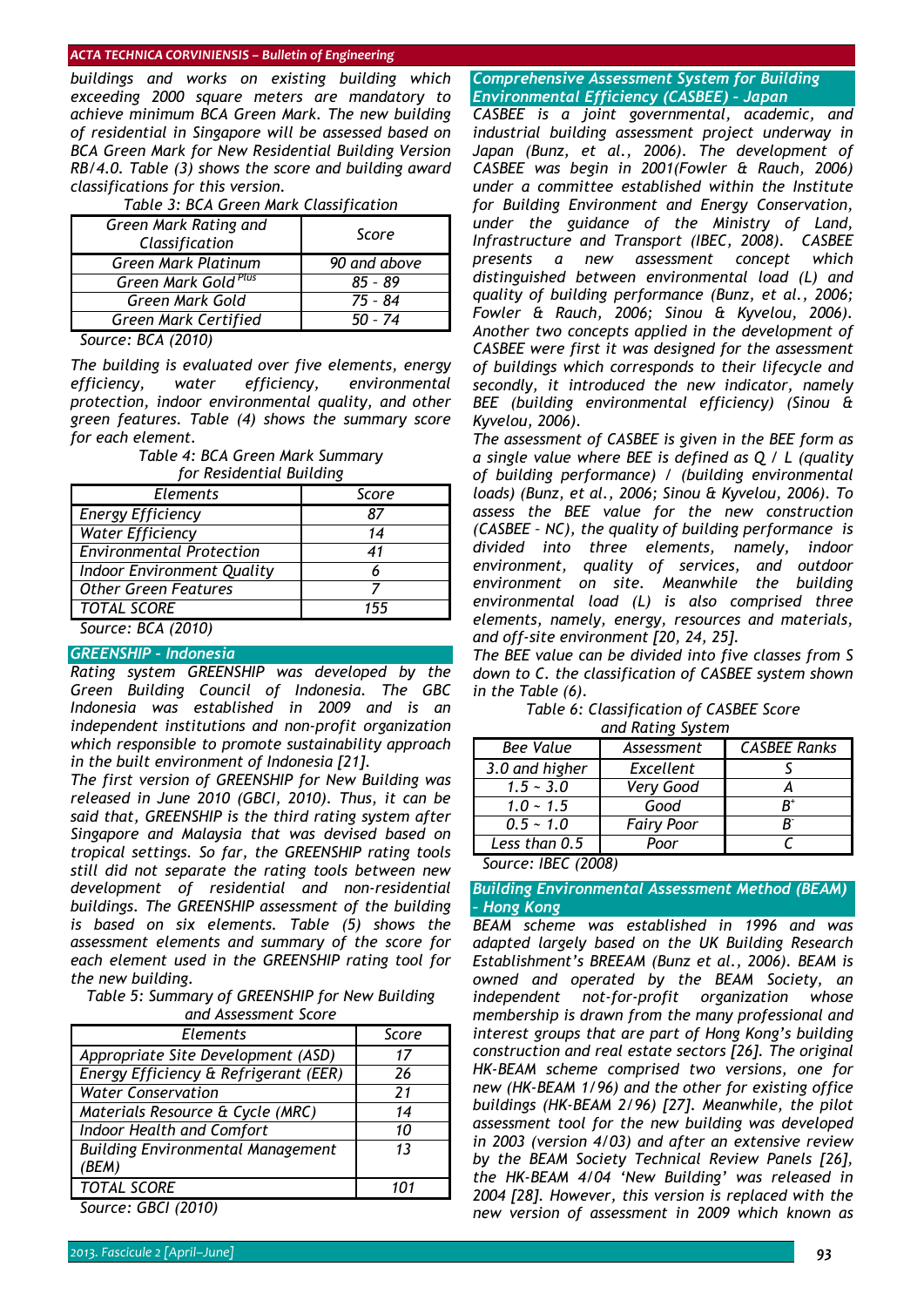*"BEAM Plus for New Building" as a response to the climate change and global warming issue [29]. In April 2010, the "BEAM Plus for New Buildings Version 1.1" was established as a replacement to the existing version of new building assessment. In this new version, as show in the Table (7), there are 7 elements to evaluate the performance of new building and the bonus credit for each element. Each of these elements has a different weighting factor. While, the bonus credits would not count towards the total number of credits available, but would count towards the total of credits qualifying for an award classification [26].* 

*Table 7: The Score of BEAM Plus for New Building Assessment Elements, Weighting Factor of Elements and Bonus Credit* 

| Elements                                 | <b>Bonus</b><br>Score<br>Credit |     | Weighting<br>Factor (%) |  |  |
|------------------------------------------|---------------------------------|-----|-------------------------|--|--|
| Site Aspects (SA)                        | 22                              | 3B  | 25                      |  |  |
| Materials Aspect<br>(MA)                 | 22                              | 1 B |                         |  |  |
| Energy Use (EU)                          | 42                              | 2B  | 35                      |  |  |
| Water Use                                | g                               | 1B  | 12                      |  |  |
| Indoor<br>Environmental<br>Quality (IEQ) | 32                              | 3B  | 20                      |  |  |
| Innovations and<br>Additions (IA)        |                                 | 5B  |                         |  |  |

*Source: BEAM Society (2010)* 

*For the overall assessment, the building classification is determined by the percentage of the applicable score gained under each element and it's weighting factor. As an additional requirement, the minimum percentage of credit must be obtained for the three elements, SA, EU, and IEQ in order to qualify for the overall grade. The building also needs to achieve the minimum number of credit under the IA element [26]. Table (8) shows the classification award and minimum percentage of credits that need to be obtained by the building to get the overall grade.* 

*Table 8: BEAM Classification Award and Minimum Percentage and Credit for Overall Grade* 

|                                   |                  |                              | Minimum<br>Percentage<br>(%) |    |            |                |
|-----------------------------------|------------------|------------------------------|------------------------------|----|------------|----------------|
| Beam<br>Classification            | Assessment       | Overall<br>Percentage<br>(%) | SA                           | EU | <b>IEQ</b> | IA<br>(credit) |
| Platinum                          | Excellent        | 75                           | 70                           | 70 | 70         | 3              |
| Gold                              | Very<br>Good     | 65                           | 60                           | 60 | 60         | 2              |
| Silver                            | Good             | 55                           | 50                           | 50 | 50         |                |
| <b>Bronze</b><br>$ADFAALC = 2.24$ | Above<br>Average | 40                           | 40                           | 40 | 40         |                |

*(BEAM Society, 2010)* 

## *DISCUSSION OF UNIQUE CHARACTERISTICS*

*From the review on the selected of SBRS in Asian, there are several similarities and differences between theses SBRS. First, in terms of elements used to assess the new residential building, secondly,* 

*the assessment system and lastly, the building award classification. Obviously, the similarity of this assessment tool is that the elements used in these SBRS are almost shared similar characteristics such as energy, water, indoor air quality, site management, material, and innovation. However, the Green Mark of Singapore did not include the site management into consideration to assess the performance of building. This is due to the fact that the facilities and transportation system in Singapore has already developed. Thus, this site management in Singapore is no longer become an element that need to be consider by the housing developer. Meanwhile, CASBEE of Japan is the only rating system that has unique elements where it takes 'quality of services' into the assessment consideration.* 

*For the new residential building assessment system, GBI (Malaysia), Green Mark (Singapore) and GREENSHIP (Indonesia) have similar approach. The total mark is calculated based on the cumulative mark of each element in the rating system which the total mark will determine the award classification. Meanwhile for CASBBE (Japan) and BEAM Plus (Hong Kong), the both of this rating system have different a way to calculate the total mark gained by the building.* 

*For CASBEE, the performance of the building is calculated based on quality of building performance and environmental load (L). The value of Q/L will determine the performance of building which this value known as BEE value. The new residential building in Hong Kong is assessed based on the accumulate score in each element in the rating system of BEAM Plus. Additionally, the elements in the BEAM Plus rating system have different bonus credit. The total bonus obtained during the assessment will determine the award classification. However, to get the overall grade, as shown in the Table (8), the building needs to achieve the minimum percentage for three elements; site aspect, material aspect and indoor environmental quality.* 

*For the building award, Indonesia is the only country that still develops their building award classification. For the GBI, Green Mark and BEAM Plus have similar award classification.* 

*Despite these three rating system have different range of point or mark to get the building award, it have four award classification. The highest award is PLATINUM and the lowest award classification is CERTIFIED for GBI and Green Mark, and Bronze for the BEAM Plus.* 

*For CASBEE system, this rating system is totally different with GBI, Green Mark, and BEAM Plus. CASBEE award has five classifications with the highest CASBEE rank will be labeled with S and the lowest award is C.* 

*CONCLUSIONS* 

*The aim of this paper is to review the rating system used to assess the new residential building in the selected country of Asian. By reviewing the existing SBRS some modification can be made in order to improve this rating system.* 

*As mentioned earlier, GREENSHIP is still developing its own building award classification. Seems Indonesia*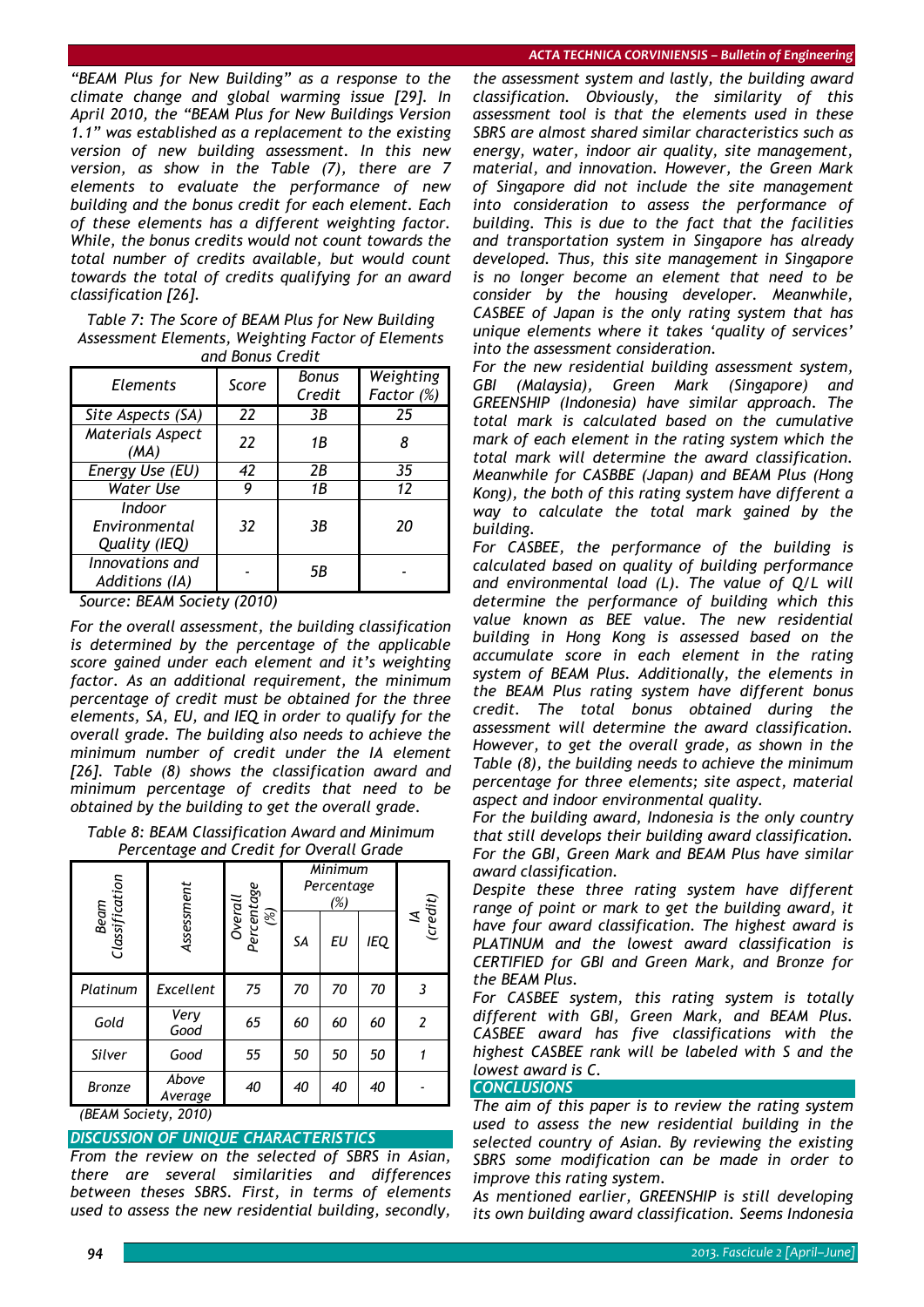#### *ACTA TECHNICA CORVINIENSIS – Bulletin of Engineering*

*is neighborhood to Malaysia and Singapore, it may take GBI and Green Mark as example to develop the award classification. However, it should have own approach to classify the performance of the building just what has CASBEE did to has a unique award classification.* 

*In CASBEE system, it also includes the quality of service which this element cannot be found in other rating system. Under this element, earthquake resistance is taken into consideration. This shows that the local condition is an important factor in developing rating system. As we acknowledged, Indonesia also have similar situation.* 

*Thus, in the GREENSHIP rating system, the earthquake resistance should be taken into consideration in order to extend the lifetime of building and ensure the security and safety of occupant. Meanwhile, in Malaysia, one of the common problems that always occurred in every year is flood. Maybe in the GBI rating system, this item should be added: flood resistance.* 

*By taking local condition into consideration while assessing the building performance, it will improve the existing tools and optimize the building performance. Indirectly, the protection on the environmental will be improved as desired in the sustainability approach.* 

## *REFERENCES*

- *[1.] Nurul Amin, A.T.M. Reducing Emissions from Private Cars: Incentive Measures for Behavioural Change: United Nations Environment Progremme (UNEP), 2009.*
- *[2.] Tonachel, L. The Next Generation of Hybrid Cars: Plug-in Hybrids Can Help Reduce Global Warming and Slash Oil Depedency: Natural Resouces Defense Council, 2007.*
- *[3.] Pitt, M., Tucker, M., Riley, M., & Longden, J. Towards sustainable construction: promotion and best practices. Construction Innovation, 9, 201-224, 2009.*
- *[4.] Spence, R., & Mulligan, H. Sustainable development and the construction industry. Habitat International, 19(3), 279-292, 1995.*
- *[5.] UNEP. Agenda 21: Promoting Sustainable Human Settlement Development. Chapter 7: Promoting Sustainable Human Settlement Development Retrieved 01 October, 2010, from http://www.un.org/esa/dsd/agenda21/res\_age*
- *nda21\_07.shtml, 1992 [6.] Vadera, S., Woolas, P., Flint, C., Pearson, I., Hodge, M., Jordan, W., et al. Strategy for Sustainable Construction. 1 Victoria Street, 2008.*
- *[7.] Bunz, K.R., P.E., G.P.H., & Tiller, D.K. Survey of Sustainable Building Design Practices in North America, Europe, and Asia (Vol. 12), 2006*
- *[8.] Klunder, G. The Search for the Most Ecoefficient Strategies for Sustainable Housing Construction; Dutch Lessons. Journal of Housing and the Built Environment, 19, 111- 126, 2004.*
- *[9.] WCED. Our Common Future. Oxford, 1987.*
- *[10.] Ding, G.K.C. Sustainable construction--The role of environmental assessment tools. Journal of Environmental Management, 86(3), 451-464, 2008.*
- *[11.] Said, I., Osman, O., Mohd Shafiei, M. W., Abd Razak, A., & Mohamad Abdo Rashideh, W. Identifying The Indicators Of Sustainability In The Construction Industry. The International Journal of Organizational Innovation, 2(3), 336- 350, 2010.*
- *[12.] du Plessis, C. Agenda 21 for Sustainable Construction in Developing Contries (Discussion Document): The International Council for Research and Innovation in Building Construction, 2002.*
- *[13.] Mills, F.T., & Glass, J. The Construction Design Manager's Role in Delivering Sustainable Buildings. Architectural Engineering and Design Managemnet, 5, 75-90, 2009.*
- *[14.] Bourdeau, L. Sustainable Development and the Future of Construction: A Comparison of Visions. Building Research & Information, 27(6), 354-366, 1999.*
- *[15.] Hill, R.C., & Bowen, P.A. Sustainable Construction: Principles and a Framework for Attainment. Construction Management and Economics, 15(3), 223-239, 1997.*
- *[16.] CIB Report Publication 225. Sustainable Development and the Future of Construction: A Comparison of Visions from Various Countries: CIB, 1998.*
- *[17.] Shafii, F., Arman, A., & Othman, M.Z. Achieving Sustainable Construction in the Developing Countries of Southeast Asia. Paper presented at the Proceedings of the 6th Asia-Pacific Structural Engineering and Construction Conference (ASPEC), Kuala Lumpur, 5-6th September, 2006.*
- *[18.] Guy, G.B., & Kibert, C.J. Developing Indicators of Sustainability: US Experience. Building Research & Information, 26(1), 39-45, 1998.*
- *[19.] Zainul Abidin, N. Sustainable Construction Practices in Malaysia. Global Warming, Green Energy and Technology, 385-398, 2010.*
- *[20.] Fowler, K.M., & Rauch, E.M. Sustainable Building Rating Systems Summary (Technical Report): United States Department of Energy, 2006.*
- *[21.] [21]. GSB. (2011). GBI Assessment Criteria for Residential New Construction (RNC) Version 2.0 (Guidelines). Kuala Lumpur.*
- *[22.] GBCI. GREENSHIP Rating Tools for New Building Version 1.0 (Guidelines): Green Building Council Indonesia, 2010.*
- *[23.] Tan, L.M. The Development of GBI Malaysia, 2009.*
- *[24.] IBEC. (2008). Comprehensive Assessment System for Building Environmental Efficiency (CASBEE) for New Construction (Technical Manual): Institute for Building Environment and Energy Conservation (IBEC).*